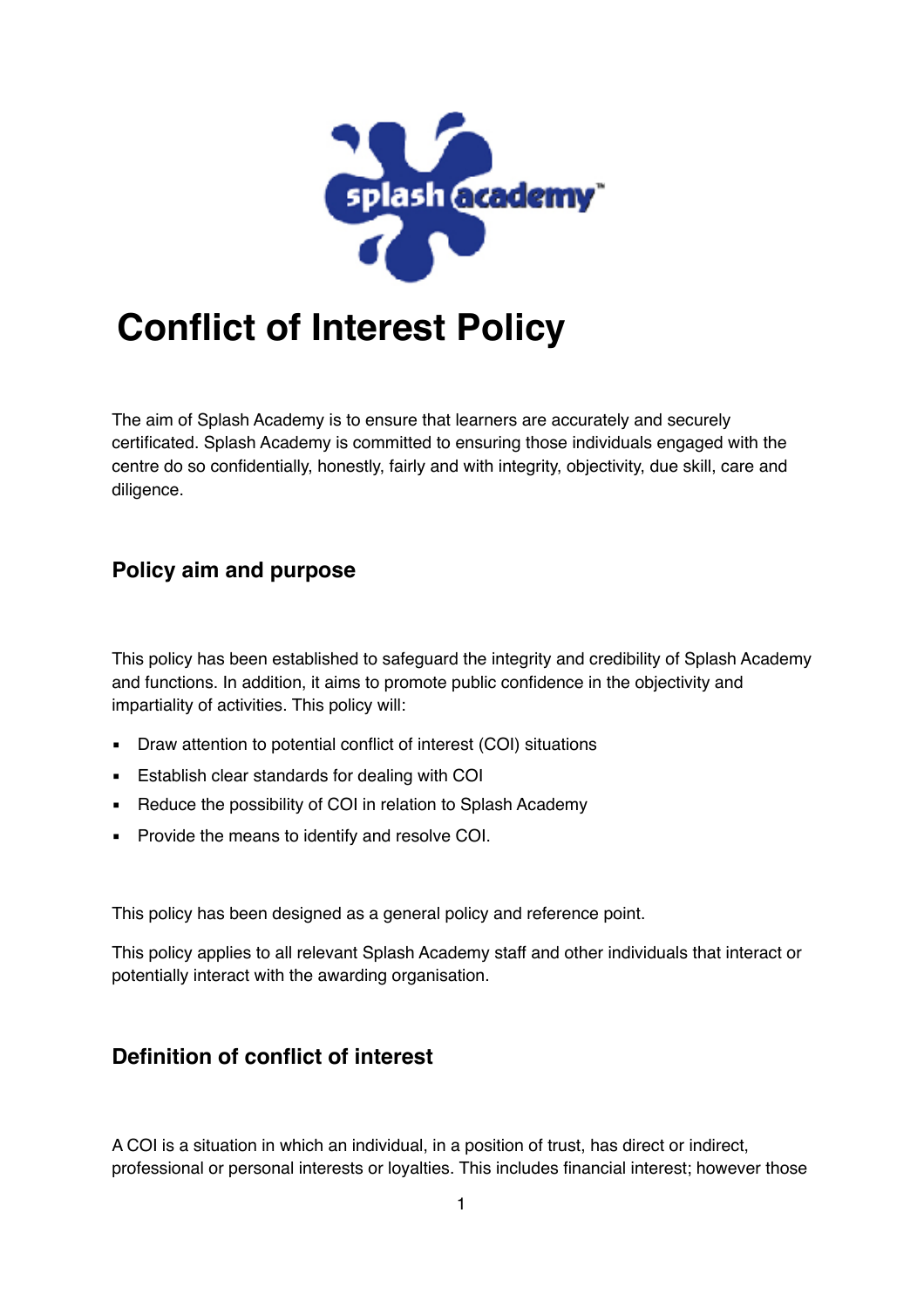interests that are not financial are just as important. Friendship, membership of an association, society, trusteeship and many other kinds of relationships can sometimes influence judgments and give an impression that personal motives are involved. Therefore such competing interests could make it difficult for individuals to fulfil their duties as it may:

- **·** Impair objectivity, or
- Create an unfair advantage for any person or organisation, or
- Place the organisation credibility at risk.

### **Identification and management of conflicts of interest**

All individuals are entitled to manage their own affairs in privacy; however when those affairs give rise to actual or potential detriment to Splash Academy and its function, attention should be drawn to it.

Any individual who considers there may be an actual, potential or perceived COI must declare any interest, whether direct or indirect, which may have or is expected to have an impact upon activities. Examples include. Where someone:

- Is likely to make a financial gain or avoid a financial loss
- Has an interest in the outcome of a service provided
- **EXE** Is employed by the same business as a customer

The COI must be declared, where possible, prior to engaging with any Splash Academy activity. If a COI is not known prior to engaging with any Splash Academy activity then the person who may have the COI must withdraw for the activity and seek clarification.

### **Confidentiality**